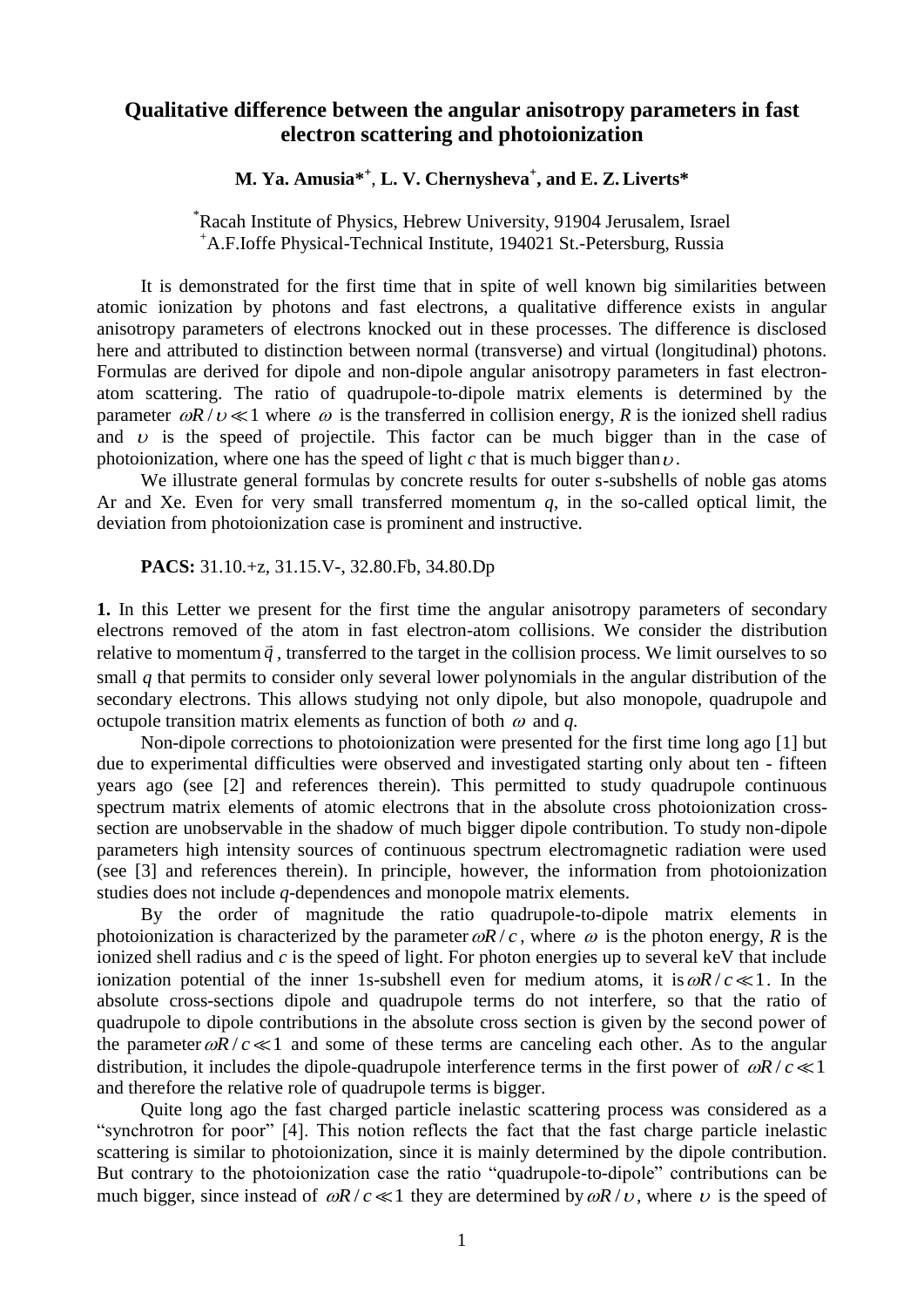the projectile and  $\omega$  is the transferred energy. Since  $1 \ll v \ll c$ , the quadrupole term in inelastic scattering is relatively much bigger<sup>1</sup>. The transferred in collision momentum  $q$  is not bound to the transferred energy  $\omega$  by a relation similar to  $\omega = aq$ , with a being a constant. Therefore the collision experiment gives an extra degree of freedom to control the atomic reaction to the transferred energy and linear moment. This stimulates the current research, the aim of which is to derive formulas for the angular anisotropy parameters of electrons emitted off the atom in its inelastic scattering with a fast charged projectile, and to perform calculations of these parameters as functions of  $\omega$  and  $q$ .

Deep similarity between photoionization and fast electron scattering brought to a belief that not only the total cross-section, but also angular anisotropy parameters are either the same of similar. As it is shown below, this is incorrect even in the limit  $q \rightarrow 0$ .

In this Letter, we investigate the differential cross-section of inelastic scattering upon atom as a function of the angle  $\theta$  between the momentum of the emitted in collision process electron and the direction of  $\vec{q}$ . As it is known, the fast charged particle inelastic scattering cross section is proportional to the so-called generalized oscillator strength (GOS) density. Thus, we study in this Letter the GOS density angular distribution as a function of  $\theta$ .

We go beyond the one electron Hartree-Fock approximation by including multi-electron correlations in the frame of the random phase approximation with exchange (RPAE) that was successfully applied to studies of photoionization and fast electron scattering [5].

**2.** The cross-section of the fast electron inelastic scattering upon an atom with ionization of an electron of *nl* subshell can be presented as [6]

$$
\frac{d^2\sigma_{nl}}{d\omega d\phi} = \frac{2\sqrt{(E-\omega)}}{\sqrt{E}\omega q^2} \frac{dF_{nl}(q,\omega)}{d\omega}.
$$
\n(1)

Here  $dF_{nl}(q, \omega) / d\omega$  is the differential in the ionized electron energy  $\varepsilon = \omega - I_{nl}$  the GOS density,  $I_{nl}$  is the  $nl$  subshell ionization potential.

In one-electron approximation the GOS density differential both in the emission angle and energy of the ionized electron with linear momentum  $k$  from a subshell with principal quantum number *n* and angular momentum *l* is given by the following formula:<br> $\frac{df_{nl}(q, \omega)}{dt} = \frac{1}{2\omega} \sum_{n=1}^{\infty} |f_n| \frac{d\vec{r}}{dt} |\vec{r}|$ 

$$
\frac{df_{nl}(q,\omega)}{d\Omega} = \frac{1}{2l+1} \frac{2\omega}{q^2} \sum_{m} \left| \left\langle nlms \left| \exp(i\vec{q}\vec{r}) \right| \vec{eks} \right\rangle \right|^2.
$$
 (2)

Here  $\vec{q} = \vec{p} - \vec{p}$ ', with  $\vec{p}$  and  $\vec{p}$ ' being the linear moments of the fast incoming and outgoing electrons determined by the initial E and final E' energies as  $p = \sqrt{2E}$  and  $p' = \sqrt{2E'}$ ,  $\Omega$  is the solid angle of the emitted electron, *m* is the angular momentum projection, *s* is the electron spin. Note that  $\omega = E - E'$  and  $\varepsilon = \omega - I_{nl}$  is the outgoing electron energy.

The values of  $\omega$  are limited by the relation  $0 \le \omega \le pq$ , contrary to  $\omega = cq$  for the case of photoeffect. In order to consider the projectile as fast, its speed must be much higher than the speed of electrons in the ionized subshell, i.e.  $\sqrt{2E} \gg R^{-1}$ . The transferred to the atom momentum *q* is considered as small if  $qR \leq 1$ .

 $\overline{a}$ 

<sup>&</sup>lt;sup>1</sup> Atomic system of units is used in this paper: electron charge *e*, its mass *m* and Plank constant  $\hbar$  being equal to 1,  $e = m = \hbar = 1$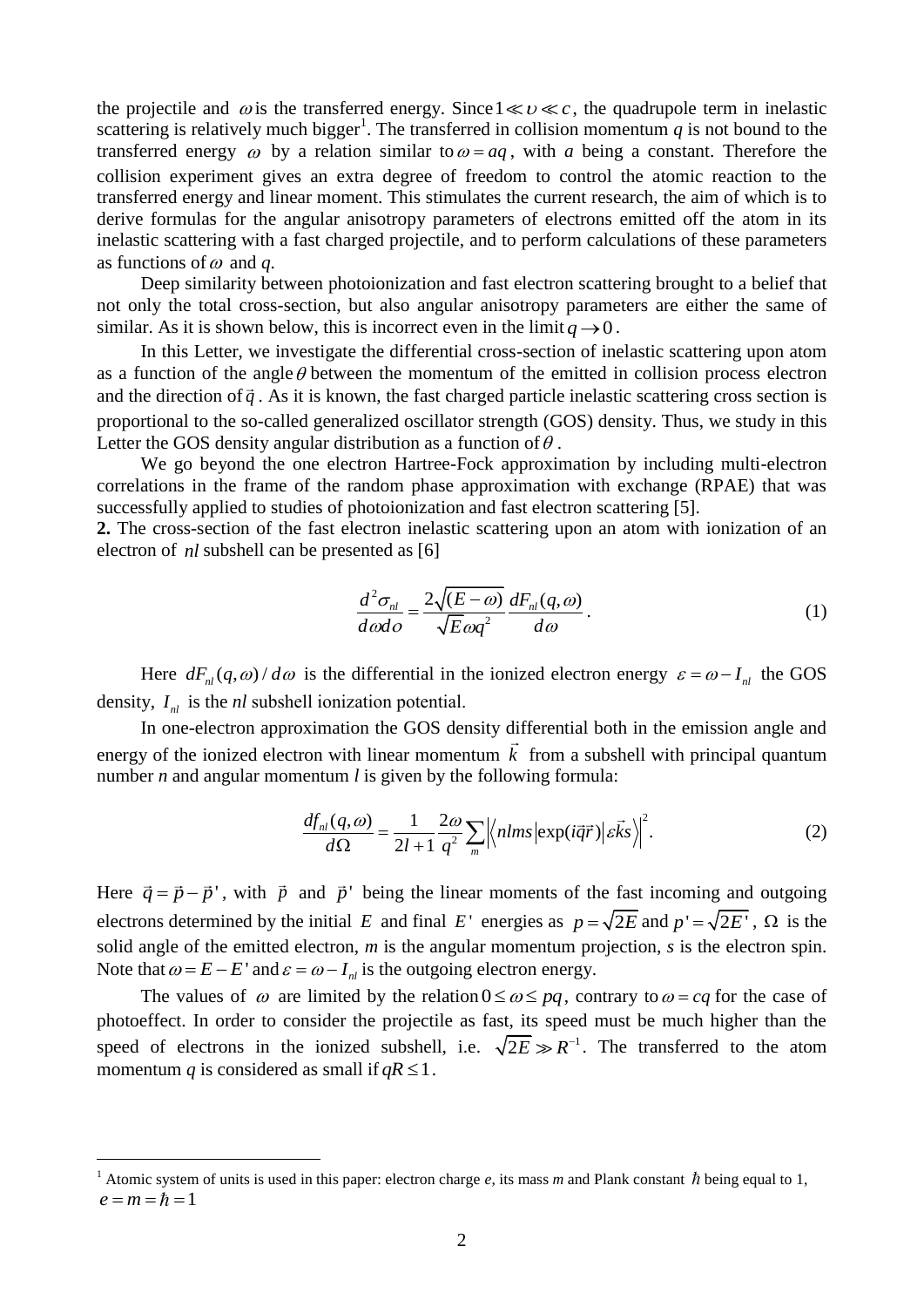Expanding  $exp(i\vec{q}\vec{r})$  into a sum of products of radial and angular parts and performing analytic integration over the angular variables, one obtains for GOS in one-electron Hartree-Fock approximation:

$$
g_{nl,kl',L}(q) \equiv \int_{0}^{\infty} R_{nl}(r) j_L(qr) R_{kl'}(r) r^2 dr , \qquad (3)
$$

where  $j_L(qr)$  are the spherical Bessel functions.

We suggest measuring the angular distribution of the emitted electrons relative to  $\vec{q}$ . It means that the z-axis coincides with the direction of  $\vec{q}$  and hence one has to put  $\theta_{\vec{q}} = \varphi_{\vec{q}} = 0$  in Eq. (2). Since we have in mind ionization of a particular *nl* subshell, for simplicity of notation and due to energy conservation in the fast electron inelastic scattering process leading to  $k = \sqrt{2(\omega - I_{nl})}$ , let us introduce the following abbreviations  $g_{nl,kl',L}(q) = g_{kl'L}(q)$ .

The GOS formulas can be generalized in order to include inter-electron correlations in the frame of RPAE. This is achieved by substituting  $g_{kl'L}(q)$  by modulus  $G_{kl'L}(q)$  and the scattering phases  $\delta_{l'}$  by  $\overline{\delta}_{l'} = \delta_{l'} + \Delta_{l'}$ , where the expressions  $G_{kl'L'}(q) \equiv \widetilde{G}_{kl'L'}(q) \exp(i\Delta_{l'})$  are solutions of the RPAE set of equations [7]:

$$
\begin{aligned}\n\text{by } & \sigma_{l'} = \sigma_{l'} + \Delta_{l'}, \text{ where the expressions } \sigma_{kl'L'}(q) = \sigma_{kl'L'}(q) \exp(i\Delta_{l'}) \text{ are solutions of the } \\
\text{of equations [7]:} \\
& \left\langle \varepsilon l' | G^L(\omega, q) | n l \right\rangle &= \left\langle \varepsilon l' | j_L(qr) | n l \right\rangle + \\
&+ \left( \sum_{\varepsilon'' l'' \leq F, \varepsilon''' l'' > F} - \sum_{\varepsilon'' l'' < F, \varepsilon''' l''' \leq F} \right) \frac{\left\langle \varepsilon''' l''' | G^L(\omega, q) | \varepsilon'' l'' \right\rangle \left\langle \varepsilon'' l'', \varepsilon l' | U | \varepsilon''' l''', n l \right\rangle_L}{\omega - \varepsilon_{\varepsilon''' l''} + \varepsilon_{\varepsilon'' l''} + i\eta (1 - 2n_{\varepsilon''' l''})}.\n\end{aligned} \tag{4}
$$

Here  $\leq F$   $\geq$  *F*  $\geq$  denotes summation over occupied (vacant) atomic levels in the target atom. Summation over vacant levels includes integration over continuous spectrum,  $n_{el}$  is the Fermi step function that is equal to 1 for  $nl \leq F$  and 0 for  $nl > F$ ; the Coulomb interelectron interaction matrix element is defined as  $\langle \varepsilon^n l^n, \varepsilon l' | U | \varepsilon^m l^m, n l \rangle_L = \langle \varepsilon^n l^n, \varepsilon l' | r \varepsilon^L r \varepsilon^{L+1} \rangle_L$  $\varepsilon$ "*l*",  $\varepsilon$ *l*'  $|r_{\zeta}^{L}/r_{\zeta}^{L+1}| \varepsilon$ "*l*", *nl*) -1  $\varepsilon'' l''$ ,  $\varepsilon l' | r_{\zeta}^L / r_{\zeta}^{L+1} | n l, \varepsilon''' l''' \rangle$ . In the latter formula notation of smaller (bigger) radiuses of  $r_{\zeta}(r_{\zeta})$ of interacting electron coordinates comes from the well-known expansion of the Coulomb interelectron interaction. The necessary details about solving (4) one can find in [8].

following relation are valid in RPAE<br>  $dF_{nl}(q,\omega) \sum dF_{nl}^{L',L''}(q,\omega)$ 

For differential in the outgoing electron angle GOS density of *nl* subshell 
$$
dF_{nl}(q,\omega) / d\Omega
$$
 the  
wing relation are valid in RPAE  

$$
\frac{dF_{nl}(q,\omega)}{d\Omega} = \sum_{L'L'} \frac{dF_{nl}^{L'L''}(q,\omega)}{d\Omega} = \frac{\omega \pi}{q^2} \sum_{L'L''} (2L'+1)(2L''+1)i^{L'-L''} \times
$$

$$
\sum_{l'=|L'-l|}^{L'+l} \sum_{l''=|L''-l|}^{L''+l} \tilde{G}_{kl'L'}(q) \tilde{G}_{kl''L''}(q)i^{l''-l''}(2l'+1)(2l''+1)e^{i(\bar{\delta}_{l'}-\bar{\delta}_{l''})} \begin{pmatrix} L' & l & l' \\ 0 & 0 & 0 \end{pmatrix} \begin{pmatrix} l'' & l & L'' \\ 0 & 0 & 0 \end{pmatrix}
$$
(5)
$$
\sum_{L=|l'-l|}^{l'+l''} P_L(\cos\theta)(-1)^{L+l} (2L+1) \begin{pmatrix} l' & L & l'' \\ 0 & 0 & 0 \end{pmatrix} \begin{pmatrix} L & L' & L'' \\ 0 & 0 & 0 \end{pmatrix} \begin{pmatrix} L & L' & L'' \\ l & l'' & l' \end{pmatrix}.
$$

The partial value of GOS  $F_{nl}(q,\omega)$  in RPAE is obtained from (5) by integrating over  $d\Omega$ , leading to the following expressions: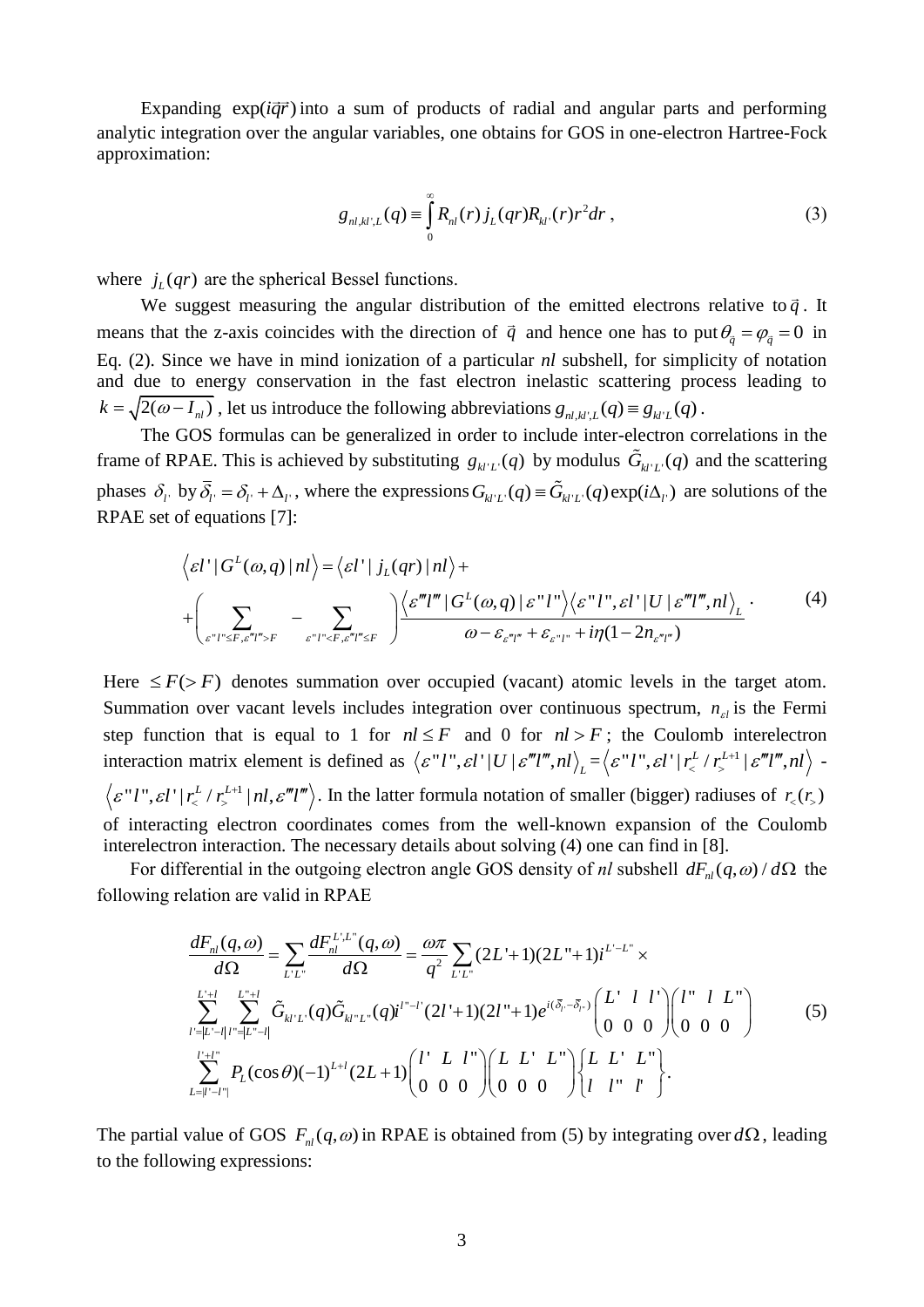$$
F_{nl}(q,\omega) = \sum_{L'} F_{nl}^{L'}(q,\omega) = \frac{4\omega\pi^2}{q^2} \sum_{L'} (2L'+1) \sum_{l'=\lvert L'-l \rvert}^{L'+l} [\tilde{G}_{kl'L'}(q)]^2 (2l'+1) \begin{pmatrix} L' & l & l' \\ 0 & 0 & 0 \end{pmatrix}^2
$$
 (6)

Note that at small q the dipole contribution in GOSes  $F_{nl}(q, \omega)$  dominates and is simply proportional to the photoionization cross-section  $\sigma_{nl}(\omega)$  [5]. To compare the results obtained with known formulas for the photoionization with lowest order non-dipole corrections taken into account, let us consider so small *q* that it is enough to take into account terms with *L'*,  $L'' \le 2$ . In this case, GOS angular distribution (5) can be presented similar to the photoionization case as  $\frac{dF_{nl}(q,\omega)}{d\Omega}$ 

this case, GOS angular distribution (5) can be presented similar to the photoionization case as  
\n
$$
\frac{dF_{nl}(q,\omega)}{d\Omega} = \frac{F_{nl}(q,\omega)}{4\pi} \left\{ 1 - \frac{\beta_{nl}^{(in)}(\omega,q)}{2} P_2(\cos\theta) + q \left[ \gamma_{nl}^{(in)}(\omega,q) P_1(\cos\theta) + \eta_{nl}^{(in)}(\omega,q) P_3(\cos\theta) + \right. \\ \left. \zeta_{nl}^{(in)}(\omega,q) P_4(\cos\theta) \right] \right\}.
$$
\n(7)

The obvious difference is the *q* dependence of the coefficients and an extra term  $(in)$  $\zeta_{nl}^{(in)}(\omega, q)P_4(\cos\theta)$ . Even in this case expressions for  $\beta_{nl}^{(in)}(\omega, q)$ ,  $\gamma_{nl}^{(in)}(\omega, q)$ ,  $\eta_{nl}^{(in)}(\omega, q)$ , and  $\zeta_{nl}^{(in)}(\omega, q)$  via  $g_{kl'L}(q)$  are too complex as compared to relations for  $\beta_{nl}(\omega)$ ,  $\gamma_{nl}(\omega)$ , and  $\eta_{nl}(\omega)$ in photoionization. Therefore, it is more convenient to present the results for *s*, *p*, and *d* subshells separately. We demonstrate that while  $F_{nl}(q, \omega) \sim \sigma(\omega)$ , similar relations are not valid for the anisotropy parameters.

Here we concentrate on *s*-subshells and compare the result obtained in the small *q* limit with the known formula for photoionization of an atom by non-polarized light. To do this, we have to

use the lowest order terms of the first three spherical Bessel functions:  
\n
$$
j_0(qr) \approx 1 - \frac{(qr)^2}{6}; \ j_1(qr) \approx \frac{qr}{3} \left(1 - \frac{(qr)^2}{10}\right); \ j_2(qr) \approx \frac{(qr)^2}{15} \left(1 - \frac{(qr)^2}{14}\right).
$$
\n(8)

The lowest in powers of *q* term is  $\tilde{G}_{11} \sim q \ll 1^2$ . Correction to  $\tilde{G}_{11}$  is proportional to  $q^3$ . As to  $\tilde{G}_{00}$  and  $\tilde{G}_{22}$ , they are proportional to  $q^2$  with corrections of the order of  $q^4$ . Retaining in (7)<br>terms of the order of  $q^2$  and bigger, one has the following expression:<br> $\frac{dF_{n0}(q,\omega)}{d\Omega} = \frac{F_{n0}(q,\$ 

$$
G_{00} \text{ and } G_{22}, \text{ they are proportional to } q^2 \text{ with corrections of the order of } q^2. \text{ Retanning in (7)}
$$
\nterms of the order of  $q^2$  and bigger, one has the following expression:\n
$$
\frac{dF_{n0}(q,\omega)}{d\Omega} = \frac{F_{n0}(q,\omega)}{4\pi} \{1 + 2P_2(\cos\theta) + \frac{2}{\tilde{G}_{11}} \left[ \tilde{G}_{00} \cos(\overline{\delta_0} - \overline{\delta_1}) + 2\tilde{G}_{22} \cos(\overline{\delta_1} - \overline{\delta_2}) \right] P_1(\cos\theta) + \frac{6\tilde{G}_{22}}{\tilde{G}_{11}} \cos(\overline{\delta_1} - \overline{\delta_2}) P_3(\cos\theta) \}
$$
\n
$$
\equiv \frac{F_{n0}(q,\omega)}{4\pi} \{1 + 2P_2(\cos\theta) + q\gamma_{n0}^{(in)}(q,\omega)P_1(\cos\theta) + q\eta_{n0}^{(in)}(q,\omega)P_3(\cos\theta) \}
$$
\n(9)

One should compare this relation with the similar one for photoionization of *n*0 subshell that [1]:

 $\overline{a}$ 

<sup>&</sup>lt;sup>2</sup> As is seen from (8), we have in mind such values of *q* that it is  $qR_{nl} < 1$ , where  $R_{nl}$  is the radius of the ionized subshell.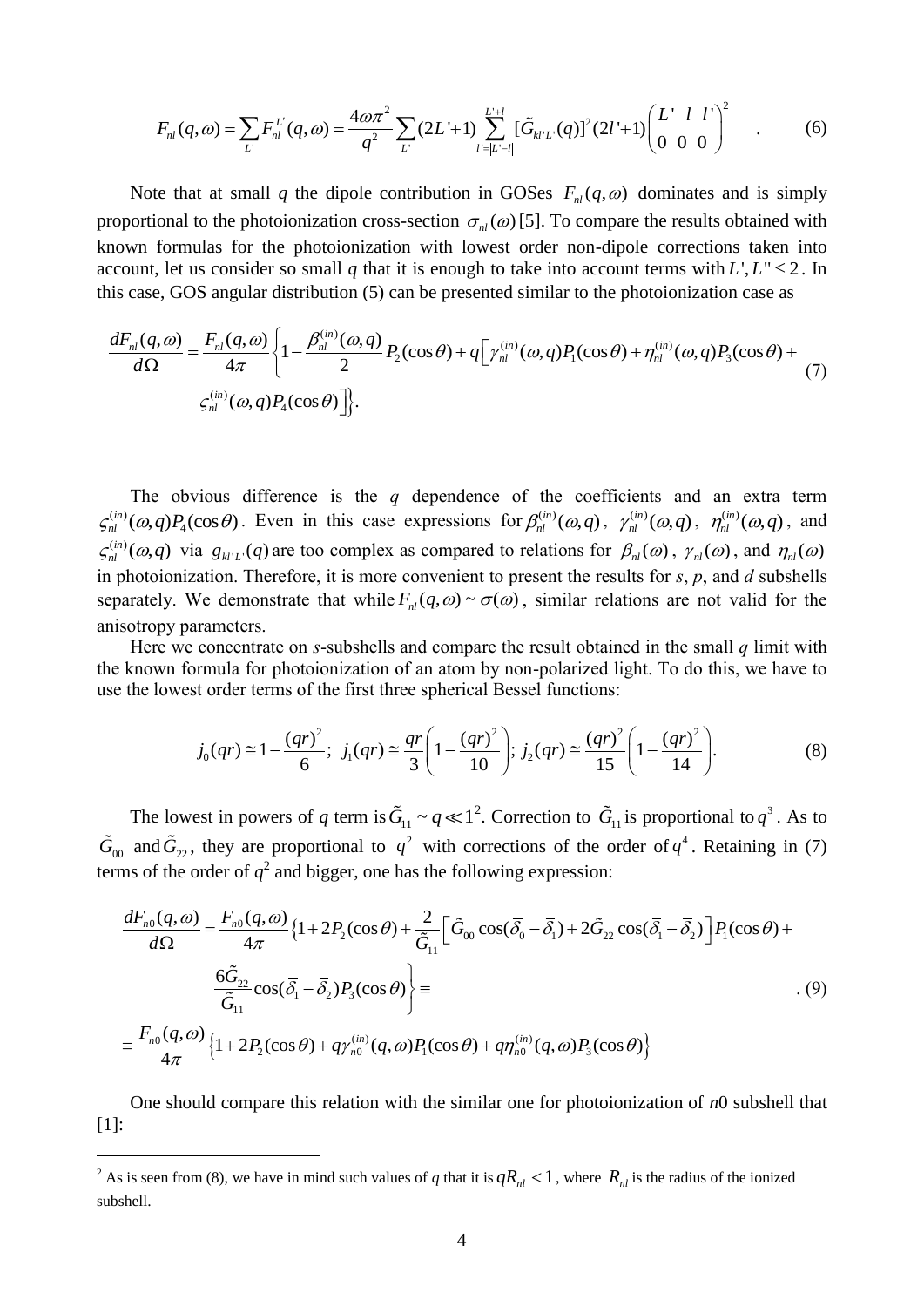$$
\frac{d\sigma_{n0}(\omega)}{d\Omega} = \frac{\sigma_{n0}(\omega)}{4\pi} \left\{ 1 - P_2(\cos\theta) + \kappa \frac{6\tilde{Q}_2}{5\tilde{D}_1} \cos(\bar{\delta}_1 - \bar{\delta}_2) \left[ P_1(\cos\theta) - P_3(\cos\theta) \right] \right\} = \frac{\sigma_{n0}(\omega)}{4\pi} \left\{ 1 - P_2(\cos\theta) + \kappa \gamma_{n0}(\omega) P_1(\cos\theta) + \kappa \eta_{n0}(\omega) P_3(\cos\theta) \right\}.
$$
\n(10)

where  $\gamma_{n0}(\omega) = -\eta_{n0}(\omega) = \frac{\omega_{22}}{5\tilde{D}_1} \cos(\bar{\delta}_1 - \bar{\delta}_2)$  $\eta_{n0}(\omega) = -\eta_{n0}(\omega) = \frac{6\tilde{Q}_2}{5\tilde{D}_1}\cos(\bar{\delta}_1 - \bar{\delta}_2)$  $\gamma_{n0}(\omega) = -\eta_{n0}(\omega) = \frac{6\tilde{Q}_2}{5\tilde{D}_1} \cos(\bar{\delta}_1 - \bar{\delta}_2).$ 

The difference between (9) and (10) is seen in the sign and magnitude of the dipole parameters and in different expressions for the non-dipole terms. This difference exists and is essential even in the so-called optical limit  $q \rightarrow 0$ . According to (8), there are simple relations in the  $q \to 0$  limit between dipole  $\tilde{D}_1$  and quadrupole  $\tilde{Q}_2$  matrix elements and functions  $\tilde{G}_{11}$ ,  $\tilde{G}_{22}$ :  $\tilde{G}_{11} = q\tilde{D}_1/3$  and  $\tilde{G}_{22} = 2q^2\tilde{Q}_2/15$ . With the help of relations  $\tilde{G}_{00} = -q^2$  $\tilde{G}_{11} = q\tilde{D}_1/3$  and  $\tilde{G}_{22} = 2q^2\tilde{Q}_2/15$ . With the help of relations  $\tilde{G}_{00} = -q^2\tilde{Q}_2/3 = -(5/2)\tilde{G}_{22}$ , (9) is ransformed into the following expression:<br> $\frac{dF_{n0}(q,\omega)}{d\Omega} =$ transformed into the following expression:

$$
\frac{dF_{n0}(q,\omega)}{d\Omega} = \frac{F_{n0}(q,\omega)}{4\pi} \left\{ 1 + 2P_2(\cos\theta) + q \frac{2\tilde{Q}_2}{\tilde{D}_1} \left[ \frac{4}{5}\cos(\bar{\delta}_1 - \bar{\delta}_2) - \cos(\bar{\delta}_0 - \bar{\delta}_1) \right] P_1(\cos\theta) + 2q\gamma_{n0}(\omega) P_3(\cos\theta) \right\} \tag{11}
$$

The deviation from (10) is evident, since the angular distribution is not expressed via a single non-dipole parameter  $\gamma_{n0}(\omega)$  - a new phase difference  $\overline{\delta}_0 - \overline{\delta}_1$  appears. As a result, the following relations have to be valid at very small q:

$$
\gamma_{n0}^{(in)}(\omega) = \frac{2\tilde{Q}_2}{\tilde{D}_1} \left[ \frac{4}{5} \cos(\bar{\delta}_1 - \bar{\delta}_2) - \cos(\bar{\delta}_0 - \bar{\delta}_1) \right],
$$
  
\n
$$
\eta_{n0}^{(in)}(\omega) = 2\gamma_{n0}(\omega) = \frac{12}{5} \frac{\tilde{Q}_2}{\tilde{D}_1} \cos(\bar{\delta}_1 - \bar{\delta}_2).
$$
\n(12)

We see that the investigation of inelastic scattering even at  $q \rightarrow 0$  permits to obtain an additional characteristic of the ionization process, namely, its s-wave phase.

For  $l > 0$  even at very small q the relation between non-dipole parameters in photoionization and inelastic fast electron scattering are rather complex.

The similarity of general structure and considerable difference between (9) and (10) is evident. Indeed, the contribution of the non-dipole parameters can be enhanced, since the condition  $\omega/c \ll q \ll R^{-1}$  is easy to achieve. Let us note that even while neglecting the terms with *q*, (10) and (11) remain different: in photoionization the angular distribution is proportional to  $\sin^2 \theta$  (see (10)), whereas in inelastic scattering it is proportional to  $\cos^2 \theta$  (see (11)). The reason for this difference is clear. In photoabsorption the atomic electron is "pushed" off the atom by the electric field of the photon, which is perpendicular to the direction of the light beam. In inelastic scattering the push acts along momentum  $\vec{q}$ , so the preferential emission of the electrons takes place along the  $\vec{q}$  direction, so the maximum is at  $\theta = 0$ . Similar reason explains the difference in the non-dipole terms. Note that the last term due to monopole transition in (11) is absent in photoabsorption angular distribution (10). It confirms that the angular distribution of the GOS densities is richer than that of photoionization.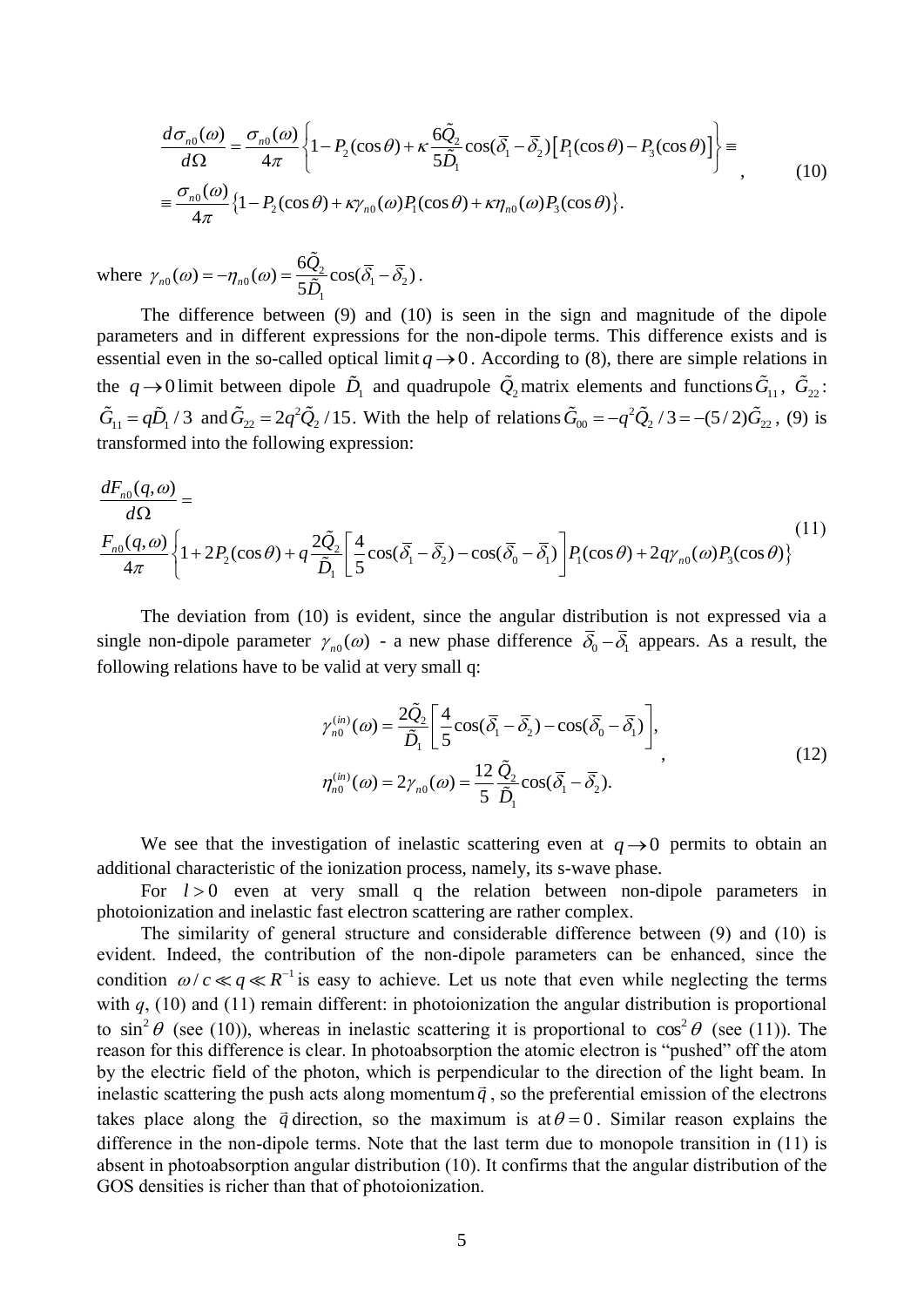**3.** In order to obtain  $dF_{n0}(q, \omega) / d\Omega$  from experiment, one has to measure the yield of electrons emitted at a given angle  $\theta$  with energy  $\varepsilon = k^2/2 = \omega - I_{nl}$  in coincidence with the fast outdoing particle that looses energy  $\omega$  and transfers to the target atom momentum  $\vec{q}$ . Note that  $\beta_{n_0}^{(in)}$  $\beta_{n0}^{(in)}$  is (-4) that differs by sign and value from photoionization value  $\beta_{n0} = 2$ .

To calculate  $dF_{n0}(q,\omega)/d\Omega$  we used the numeric procedures described at length in [8]. Calculations are performed in the frame of Hartree-Fock and RPAE approximations. As concrete objects, we choose subvalent  $3s^2$  and  $5s^2$  subshells of Ar and Xe. These objects are representative, demonstrating strong influence of the electron correlations both for p- and s-electrons.

Calculations are performed using equations (5-7, 9, 10) in HF and RPAE, for  $q = 0.0, 0.1, 1.1,$  and  $I_{3s} < \omega < I_{3s} + 5Ry$ . The results for differential in emission angle GOSes  $dF_{n0}(q,\omega)/d\Omega$  and non-dipole angular anisotropy parameters are presented in Fig.1-3. The GOSes are given at the so-called magic angle determined by relation  $P_2(\cos \theta_m) = 0$ . At  $\theta_m$  the biggest, dipole contribution is zero, so the non-dipole corrections are most prominent. The lowest value of *q* corresponds to the photoionization limit, since  $qR \ll 1$  and in the considered frequency range  $\omega/c < 0.05 < q_{\text{min}} = 0.1$ . The last inequality shows that we consider non-dipole corrections to the GOSes that are much bigger than the non-dipole corrections to photoionization.

As it is seen from Fig. 1, GOSes in Ar and Xe are strongly affected by electron correlations and prominently change with increase of q. Note that in Ar a new minimum appears at about 5 Ry, while in Xe the minimum near threshold disappears. The effect of 4d is profound at both q values.

Fig. 2 and 3 shows considerable difference in non-dipole parameters even with small increase of q from 0 to 0.1, and big deviation from photoionization values, even qualitative, for  $\eta$ 

.

**4.** We performed calculations for transitions from *s* subshells in Ar and Xe. The results demonstrate that the angular anisotropy parameters are complex and informative functions with a number of prominent variations. They depend strongly upon the outgoing electron energy and the linear momentum *q* transferred to the atom in fast electron inelastic scattering, being strongly affected by electron correlations.

Particular attention deserves the  $q \rightarrow 0$  limit. It is seen that different, by sign and value, are the dipole angular anisotropy parameters. The non-dipole parameters in their turn deviate even qualitatively from their respective photoionization values. It is amazing that in the non-relativistic domain of energies at first glance inessential difference between a virtual and real photon leads to so powerful consequences. The information that could come from studies of angular distribution of secondary electrons at small *q* is of great interest and value. Thus, the suggested here experimental studies are desirable.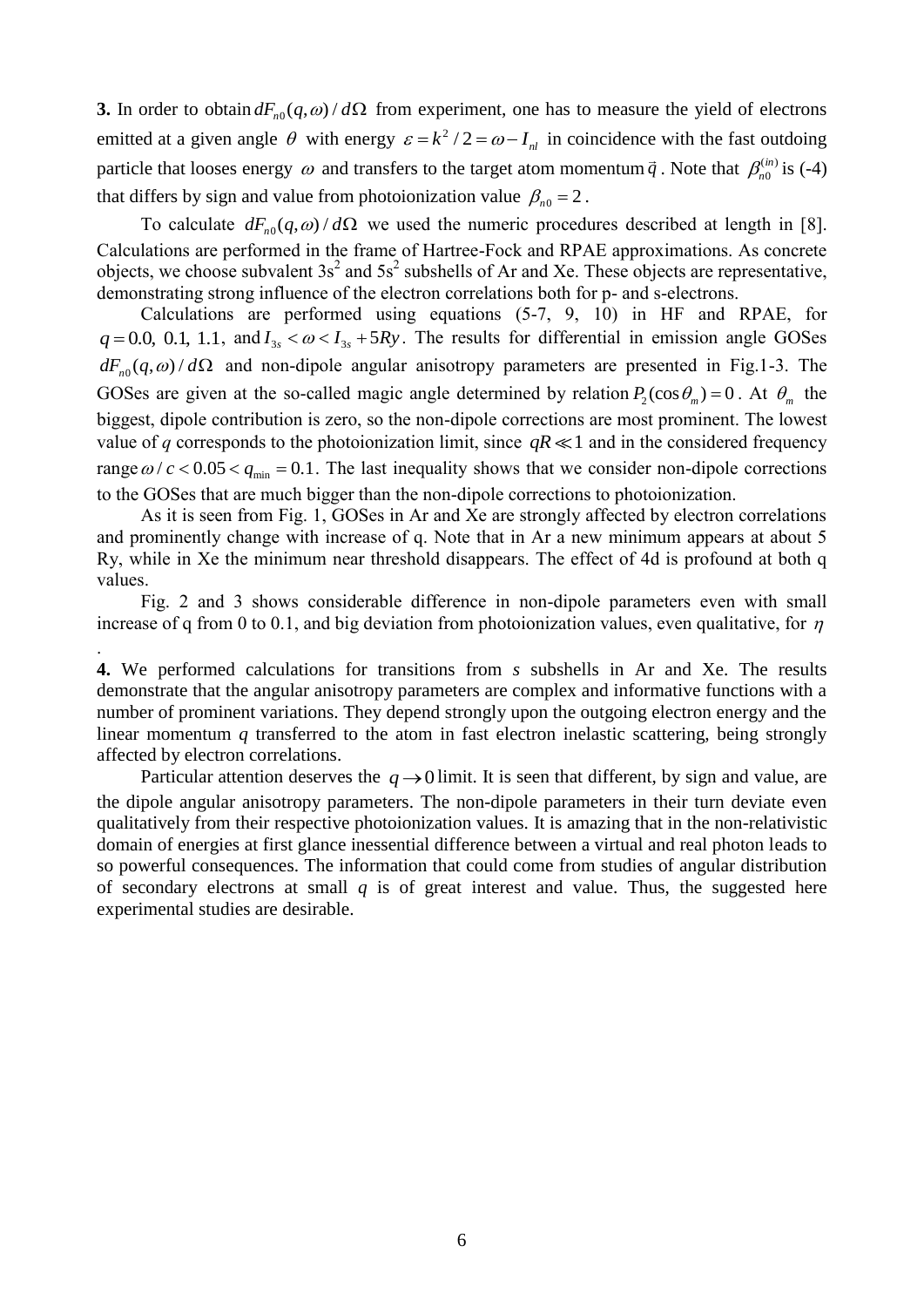

Fig. 1. Differential generalized oscillator strength (5) at magic angle  $P_2(\cos \theta_m) = 0$ ,  $\theta_m = 54.736^\circ$  of 3s- and 5s subshells for Ar and Xe at q=0.1, 1.1 in HF and RPAE.



Fig. 2. Angular anisotropy non-dipole parameters of knocked-out electrons  $(in)$  $\gamma_{3s}^{(in)}(\omega)$  and  $\eta_{3s}^{(in)}$  $\eta_{3s}^{(in)}(\omega)$  given by (7) and (11) at q=0.1 and q=0, compared to similar parameters in photoionization  $\gamma_{3s}(\omega)$  and  $\eta_{3s}(\omega)$  (10) for 3s subshell of Ar in RPAE.